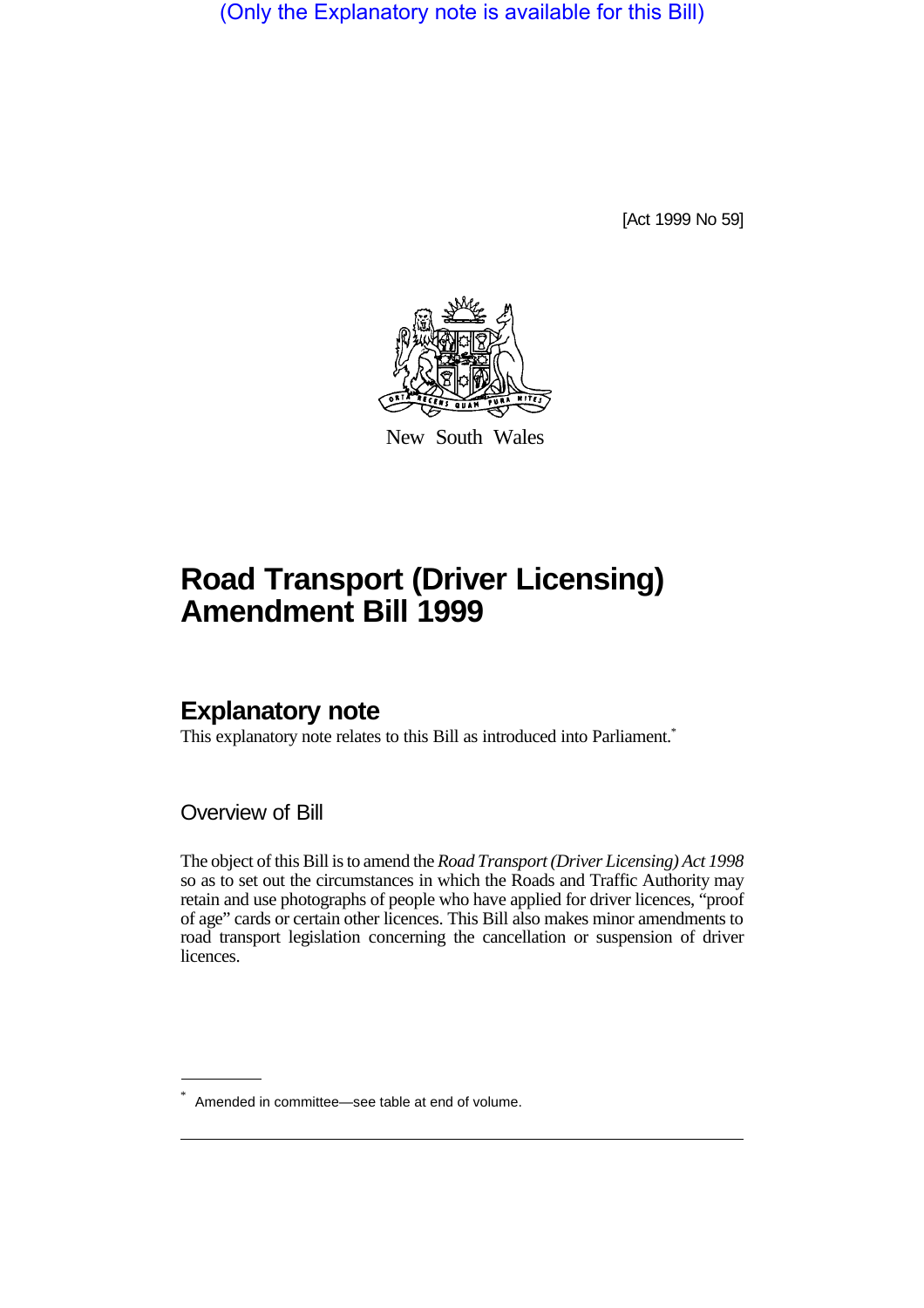Road Transport (Driver Licensing) Amendment Bill 1999 [Act 1999 No 59]

Explanatory note

## Outline of provisions

**Clause 1** sets out the name (also called the short title) of the proposed Act.

**Clause 2** provides for the commencement of the proposed Act.

**Clause 3** is a formal provision giving effect to the amendments to the *Road Transport (Driver Licensing) Act 1998* set out in Schedule 1.

**Clause 4** is a formal provision giving effect to the amendments to the *Road Transport (Driver Licensing) Act 1998* and the *Road Transport Legislation Amendment Act 1999* set out in Schedule 2.

## **Schedule 1 Amendments relating to use of photographs**

#### **Current protection of photographs provided to RTA by applicants for driver licences**

The *Road Transport (Driver Licensing) Act 1998* provides for the Roads and Traffic Authority (the *RTA*) to administer the driver licensing system established by the Act. Section 32 of the Act provides for the RTA to refuse to issue or renew a driver licence if the applicant has not either submitted to the taking of a photograph by an RTA officer or provided a photograph to the RTA or has not satisfactorily established his or her identity and residential address. At present, section 32 (2) of the Act prohibits the RTA from using photographs taken or provided under the section for the purpose of forming a record of the people in the photographs.

#### **Current protection of photographs provided to RTA for other purposes**

In addition to its role in driver licensing, the RTA is responsible for the issue of "proof of age" cards (used as a means of proving age and identity when entering registered clubs, hotels or the casino or when purchasing tobacco). The RTA is also responsible for producing licences under the *Firearms Act 1996* and the *Security Industry Act 1997*, on behalf of the Commissioner for Police. The information protection principles set out in the *Privacy and Personal Information Protection Act 1998* apply to the collection, retention and use by the RTA of personal information.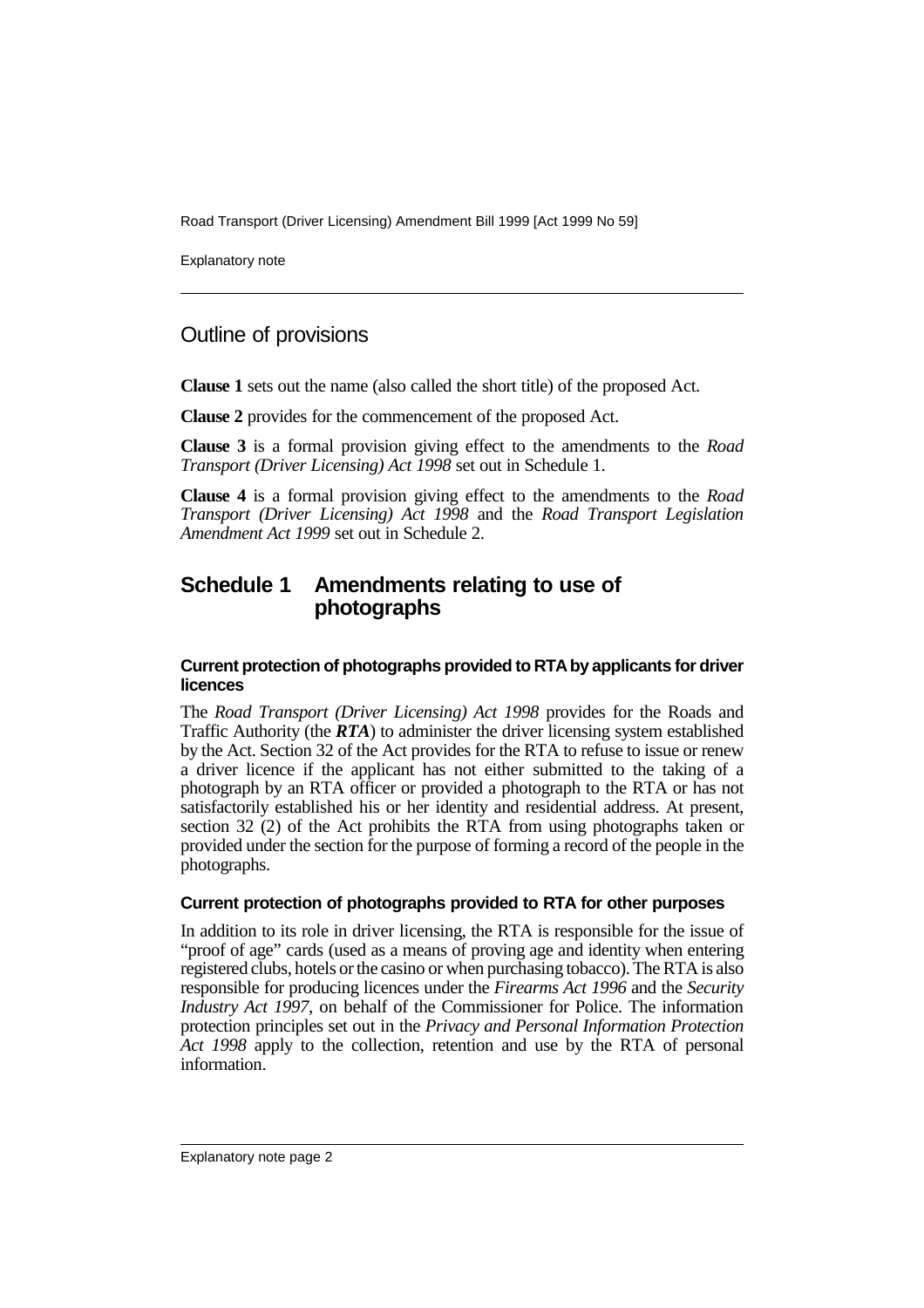Road Transport (Driver Licensing) Amendment Bill 1999 [Act 1999 No 59]

Explanatory note

#### **Proposed amendments**

**Schedule 1** amends the *Road Transport (Driver Licensing) Act 1998* so as to impose limits on the retention and use by the RTA of photographs provided to it in relation to driver licensing, "proof of age" cards and firearms and security industry licensing.

**Schedule 1 [3]** inserts Part 5 (Protection of stored photographs) which applies to all photographs taken by or provided to the RTA. The proposed Part will allow for such photographs to be kept and used by the RTA only for specified purposes. Under the proposed amendment, the stored photographs may be used to assist the RTA in detecting a fraudulent application for a driver licence or the registration of a vehicle or for the renewal of a licence or registration. The stored photographs may also assist the RTA in dealing with a situation where a licence or "proof of age" card has previously been issued as a result of a fraudulent application (which may only be detected when a different person later legitimately attempts to obtain a driver licence or renewal in his or her real name).

Proposed Part 5 makes the following provisions concerning the protection of photographs provided to the RTA:

Proposed section 39 specifies the photographs to which the proposed Part applies. They are:

- (a) photographs taken or provided in relation to applications for the issue or renewal by the RTA of a driver licence, and
- (b) photographs taken or provided for the purpose of applications for the issue or renewal by the RTA of a "proof of age" card, and
- (c) photographs taken or provided for the purpose of applications for the issue or renewal by the Commissioner of Police of a licence under the *Firearms Act 1996* or the *Security Industry Act 1997* and forwarded by the Commissioner of Police to the RTA.

Proposed section 40 prohibits the RTA from keeping or using the photographs except for the purposes listed in the proposed section. Those purposes include reproducing the likeness of a person on a driver licence or a "proof of age" card or on a licence under the *Firearms Act 1996* or the *Security Industry Act 1997*. Photographs may also be used by the RTA for the purpose of determining the identity of any person in the course of determining whether or not to issue, replace or renew a driver licence or a "proof of age" card, or whether or not to register, or renew the registration of, a vehicle under the *Road Transport (Vehicle Registration) Act 1997*.